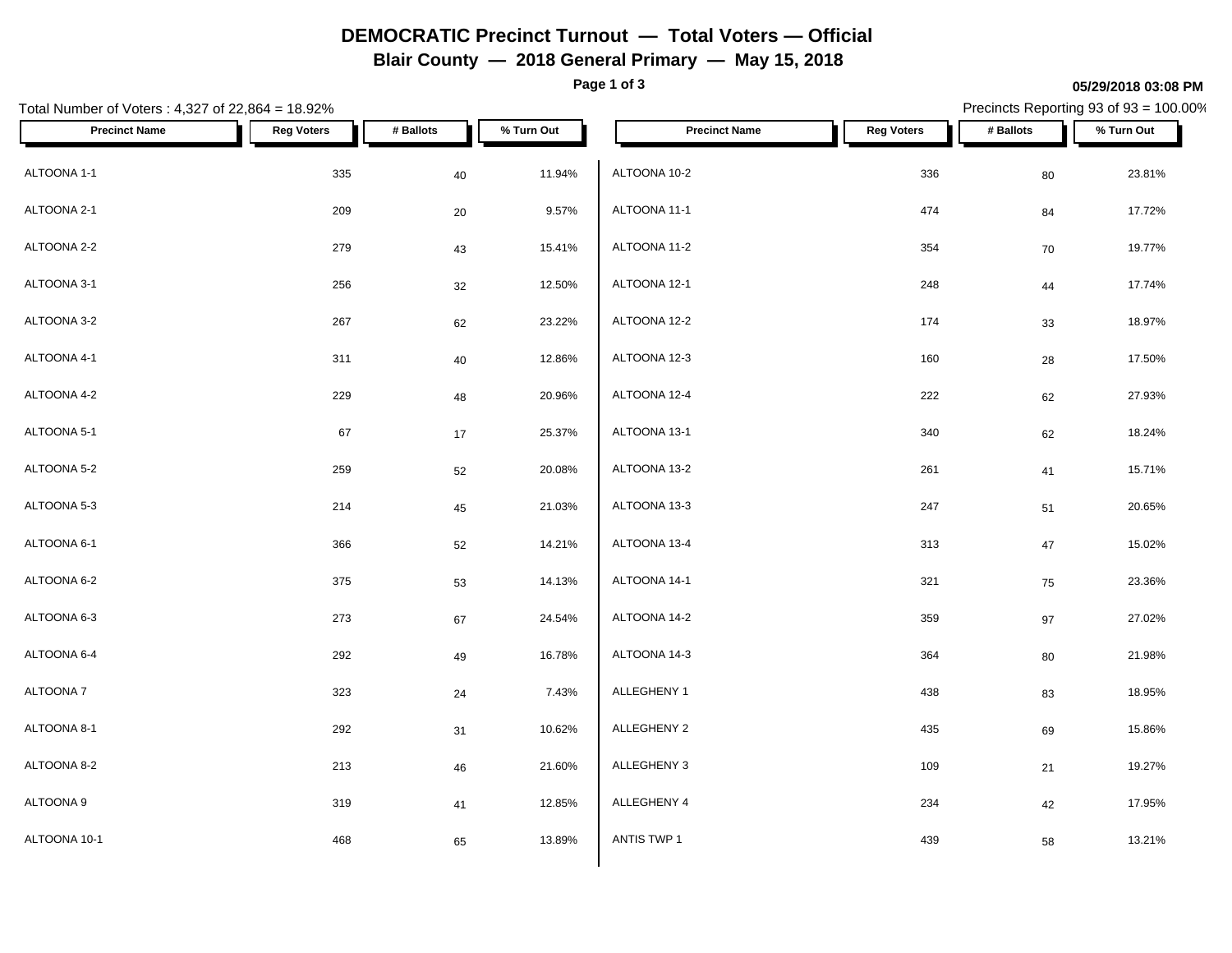# **DEMOCRATIC Precinct Turnout — Total Voters — Official**

**Blair County — 2018 General Primary — May 15, 2018**

**Page 2 of 3**

#### **05/29/2018 03:08 PM**

Precincts Reporting 93 of 93 = 100.00%

| Total Number of Voters: 4,327 of 22,864 = 18.92% |                   |           |            |                        |                   |           | Precincts Reporting 93 of 93 = 100.00% |
|--------------------------------------------------|-------------------|-----------|------------|------------------------|-------------------|-----------|----------------------------------------|
| <b>Precinct Name</b>                             | <b>Reg Voters</b> | # Ballots | % Turn Out | <b>Precinct Name</b>   | <b>Reg Voters</b> | # Ballots | % Turn Out                             |
| ANTIS TWP 2                                      | 308               | 69        | 22.40%     | HOLLIDAYSBURG 2        | 170               | 56        | 32.94%                                 |
| ANTIS TWP 3                                      | 364               | 63        | 17.31%     | <b>HOLLIDAYSBURG 3</b> | 179               | 44        | 24.58%                                 |
| BELLWOOD BORO                                    | 277               | 50        | 18.05%     | HOLLIDAYSBURG 4        | 202               | 67        | 33.17%                                 |
| <b>BLAIR TWP 1</b>                               | 300               | 84        | 28.00%     | HOLLIDAYSBURG 5        | 151               | 43        | 28.48%                                 |
| <b>BLAIR TWP 2</b>                               | 315               | 68        | 21.59%     | HOLLIDAYSBURG 6        | 134               | 28        | 20.90%                                 |
| <b>BLAIR TWP 3</b>                               | 594               | 35        | 5.89%      | HOLLIDAYSBURG 7        | 119               | 36        | 30.25%                                 |
| <b>CATHARINE TWP</b>                             | 90                | 17        | 18.89%     | <b>HUSTON TWP</b>      | 97                | $30\,$    | 30.93%                                 |
| <b>DUNCANSVILLE</b>                              | 230               | 53        | 23.04%     | <b>JUNIATA TWP</b>     | 115               | 22        | 19.13%                                 |
| FRANKSTOWN TWP1                                  | 231               | 47        | 20.35%     | LOGAN TWP 1            | 409               | $77$      | 18.83%                                 |
| FRANKSTOWN TWP2                                  | 270               | 60        | 22.22%     | LOGAN TWP 2            | 480               | 100       | 20.83%                                 |
| FRANKSTOWN TWP3                                  | 241               | 56        | 23.24%     | LOGAN TWP 3            | 239               | 66        | 27.62%                                 |
| FRANKSTOWN TWP4                                  | 300               | 46        | 15.33%     | LOGAN TWP 4            | 307               | 51        | 16.61%                                 |
| FRANKSTOWN TWP5                                  | 289               | 65        | 22.49%     | LOGAN TWP 5            | 328               | 55        | 16.77%                                 |
| FREEDOM TWP 1                                    | 149               | 40        | 26.85%     | LOGAN TWP 6            | 492               | 88        | 17.89%                                 |
| FREEDOM TWP 2                                    | 286               | 55        | 19.23%     | LOGAN TWP 7            | 173               | 37        | 21.39%                                 |
| <b>GREENFIELD TWP1</b>                           | 236               | 43        | 18.22%     | MARTINSBURG 1          | 89                | 27        | 30.34%                                 |
| <b>GREENFIELD TWP2</b>                           | 30                | 6         | 20.00%     | MARTINSBURG 2          | 131               | 36        | 27.48%                                 |
| <b>GREENFIELD TWP3</b>                           | 294               | 56        | 19.05%     | NEWRY BORO             | 52                | 18        | 34.62%                                 |
| <b>HOLLIDAYSBURG 1</b>                           | 130               | 23        | 17.69%     | NORTH WOODBURY         | 252               | 42        | 16.67%                                 |
|                                                  |                   |           |            |                        |                   |           |                                        |